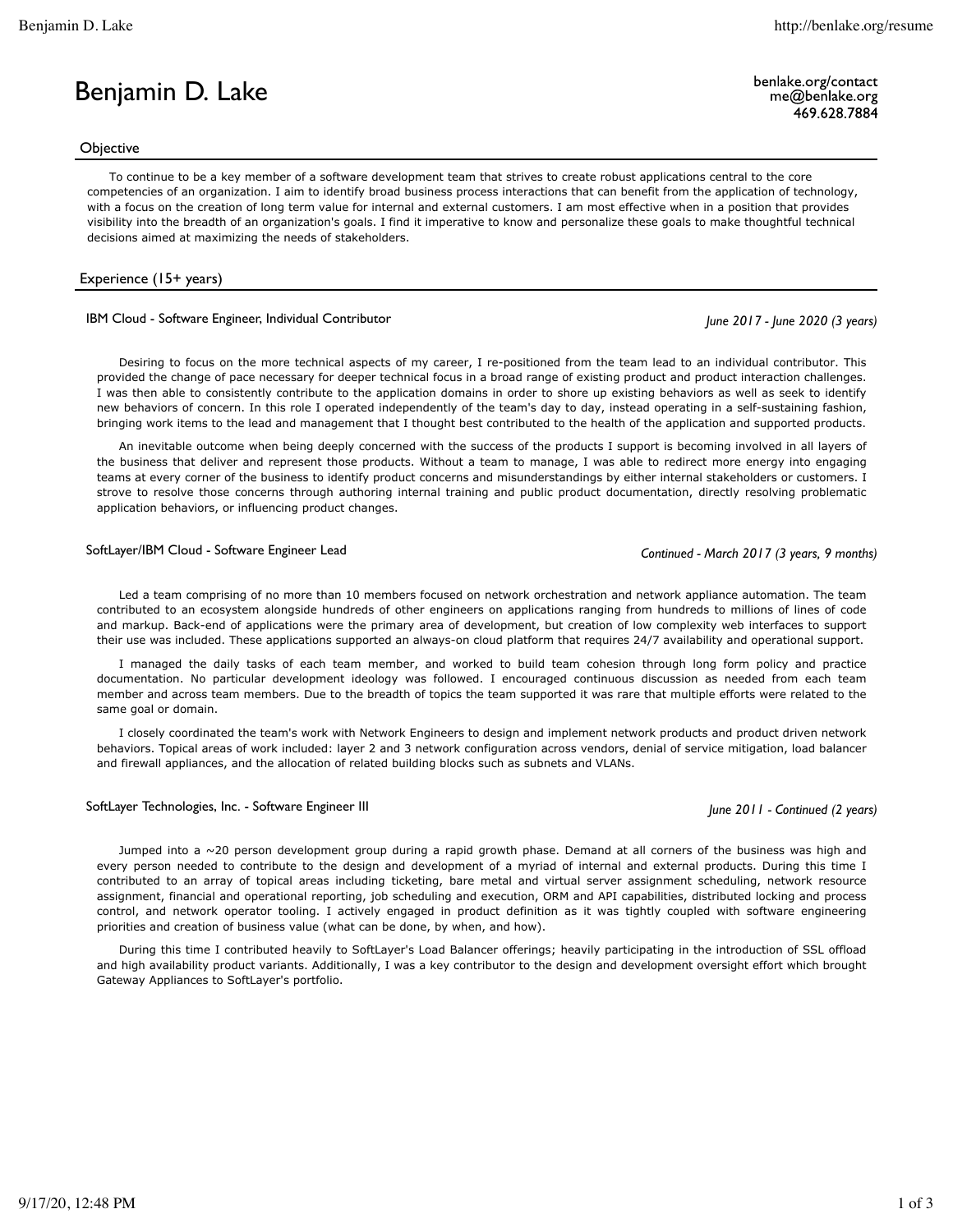#### Speed FC, Inc. - Software Architect *Continued - February 2011 (2 years)*

There was a mutual desire between the company and I that a focus on technical oversight and planning was more beneficial than personnel management. I transitioned to measurement and analysis of the performance of existing applications and business processes. During this time I made decisions which scaled the e-commerce platform to tens of thousands of sessions per day in order to smoothly address an upward trend to peak usage across multiple client deployments.

In addition to defining application road-maps, I participated in discussing those road-maps directly with customers, and took an active role in incident debriefings.

Warehouse operations saw a major adjustment in the form of floor personnel receiving wearable computers. I designed and bootstrapped the back-end application which controlled the flow of personnel through the warehouse, and also developed the front-end application installed on the wearable computer. This saw me interacting with warehouse operations much more closely, requiring travel to closely coordinate and monitor changes in the applications and floor processes.

## Speed FC, Inc. - Software Developer Lead *February 2008 - Continued (1 year)*

As the company's growth continued, there was increased need for an evolution of the supporting applications. Their difficultly of extensibility and thus definition of customizable options was being felt. I played a key role in designing and boot-strapping the next phase of the e-commerce and payment processing applications.

I helped define the foundation for the company's new e-commerce store-front application, and set the course and tone for its development with a growing development team, now eight strong. This foundation included unit testing, user interface testing, and endto-end quality assurance efforts. I advocated for dedicated quality assurance personnel to provide an independent voice for quality measurement and validation.

I designed, initiated and launched a multi-vendor payment processing gateway used as the central processing interface for all clients; whether through their e-commerce or call center sales. The application's goals were to meet PCI level 1 compliance, increase throughput, transaction accounting, and ease of integration, operation, and extension. Once proven, I successfully transferred ownership of operation, maintenance and continued development to other team members.

By the end of this role I was managing the daily responsibilities of a team that had grown to 8 senior and 10 junior software developers.

# Speed FC, Inc. - Software Developer *February 2007 - Continued (1 year)*

Joined a team of four developers directly reporting to the CEO who was intimately involved with all projects. Helped expand existing software making up a complete vertical e-commerce solution including: online store front, payment processing, order acceptance, warehouse fulfillment, and call-center applications. A primary focus of the time was development of a feature rich e-commerce platform in order to more rapidly on-board customers. It was at this time I endeavored to define such a platform.

## Wieck Media - Web Application Developer *June 2005 - February 2007 (1 year, 8 months)*

I was hired specifically to assist the company in transitioning their existing web-based press-room and back-office applications to PHP. I was informed the feat had been attempted by three prior applicants. In three months, I was able to reproduce the majority of their application suite consisting of an web-based press release, photography, and video distribution platform, including accompanying image management pipelines and back-office application. Shortly after showcasing that work, we went live with the platform for an awaiting client, Toyota NA.

Within a year of my employment, the company partnered with an Australian firm and the platform was extended to provide a press kit media aggregation site for multiple automotive firms operating in the region. Additionally, the final port of their applications was complete when the email distribution and click tracking application was brought online.

After a year, I petitioned for and hired two peers to assist with continued development and maintenance of the application suite.

# Archose Systems, LLC - Founder/CEO *July 2002 - Present (on demand)*

I founded Archose officially in 2002, but had been operating a full service web development, custom computer sales, and network installation company for a few years prior. This company showcases my early entrepreneurial drive to provide top-to-bottom IT services for small businesses. The majority of work was early in the company's life, and consisted of small business e-commerce web sites with integrated shopping and payment processing in a time when those features were not readily available. Additionally, I maintained customer computers, built and sold bespoke computers, and brought networking into offices with little to no knowledge of file sharing.

**References**